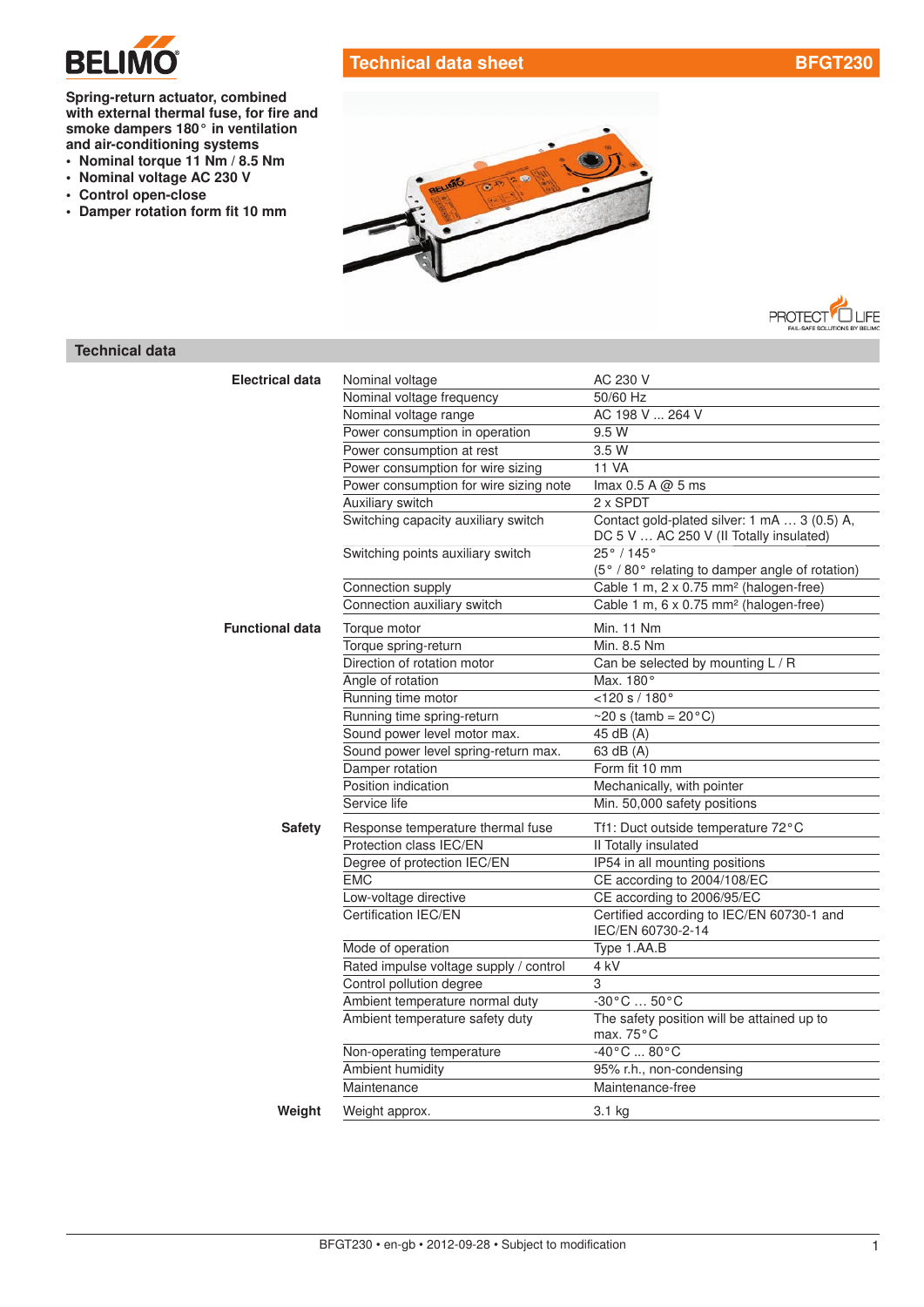BFGT230 [Spring-return actuator](http://planetaklimata.com.ua/katalog-proizvoditeli/Belimo/) 180°, AC 230 V, 11 Nm / 8.5 Nm, ext. thermal fuse



| <b>Safety notes</b>                               |                                                                                                                                                                                                                                                                                                                                                                                                                                                                                                                                                                                                                                                                                                                                                                                                                                         |  |  |
|---------------------------------------------------|-----------------------------------------------------------------------------------------------------------------------------------------------------------------------------------------------------------------------------------------------------------------------------------------------------------------------------------------------------------------------------------------------------------------------------------------------------------------------------------------------------------------------------------------------------------------------------------------------------------------------------------------------------------------------------------------------------------------------------------------------------------------------------------------------------------------------------------------|--|--|
|                                                   | • The actuator is not allowed to be used outside the specified field of application,<br>especially in aircraft or in any other airborne means of transport.<br>• Caution: Power supply voltage!<br>• The actuator is adapted and mounted to the fire and smoke damper by the damper<br>manufacturer. For this reason, the actuator is only supplied direct to safety damper<br>manufacturers. The manufacturer then bears full responsibility for the proper<br>functioning of the damper.<br>• The device may only be opened at the manufacturer's site. It does not contain any<br>parts that can be replaced or repaired by the user.<br>• The device contains electrical and electronic components and is not allowed to be<br>disposed of as household refuse. All locally valid regulations and requirements must<br>be observed. |  |  |
| <b>Product features</b>                           |                                                                                                                                                                                                                                                                                                                                                                                                                                                                                                                                                                                                                                                                                                                                                                                                                                         |  |  |
| Mode of operation<br><b>External thermal fuse</b> | The actuator moves the damper to the operating position at the same time as<br>tensioning the return spring. The damper is turned back to the safety position by spring<br>energy when the supply voltage is interrupted.<br>If the ambient temperature of 72°C is exceeded, the thermal fuse Tf1 responds. The<br>supply voltage is interrupted permanently and irreversibly.<br>The function of the thermal fuse and the test button is only warranted if the actuator is<br>connected to the power supply and has reached its operating position.                                                                                                                                                                                                                                                                                    |  |  |
| <b>Signalling</b>                                 | Two microswitches with fixed settings are installed in the actuator for indicating the<br>damper end positions.                                                                                                                                                                                                                                                                                                                                                                                                                                                                                                                                                                                                                                                                                                                         |  |  |
| <b>Manual operation</b>                           | The position of the damper blade can be read off on a mechanical position indicator.<br>Without power supply, the damper can be operated manually and fixed in any required<br>position. It can be unlocked manually or automatically by applying the supply voltage.                                                                                                                                                                                                                                                                                                                                                                                                                                                                                                                                                                   |  |  |

#### Electrical installation



#### Wiring diagrams





### 2 BFGT230 • en-gb • 2012-09-28 • Subject to modification